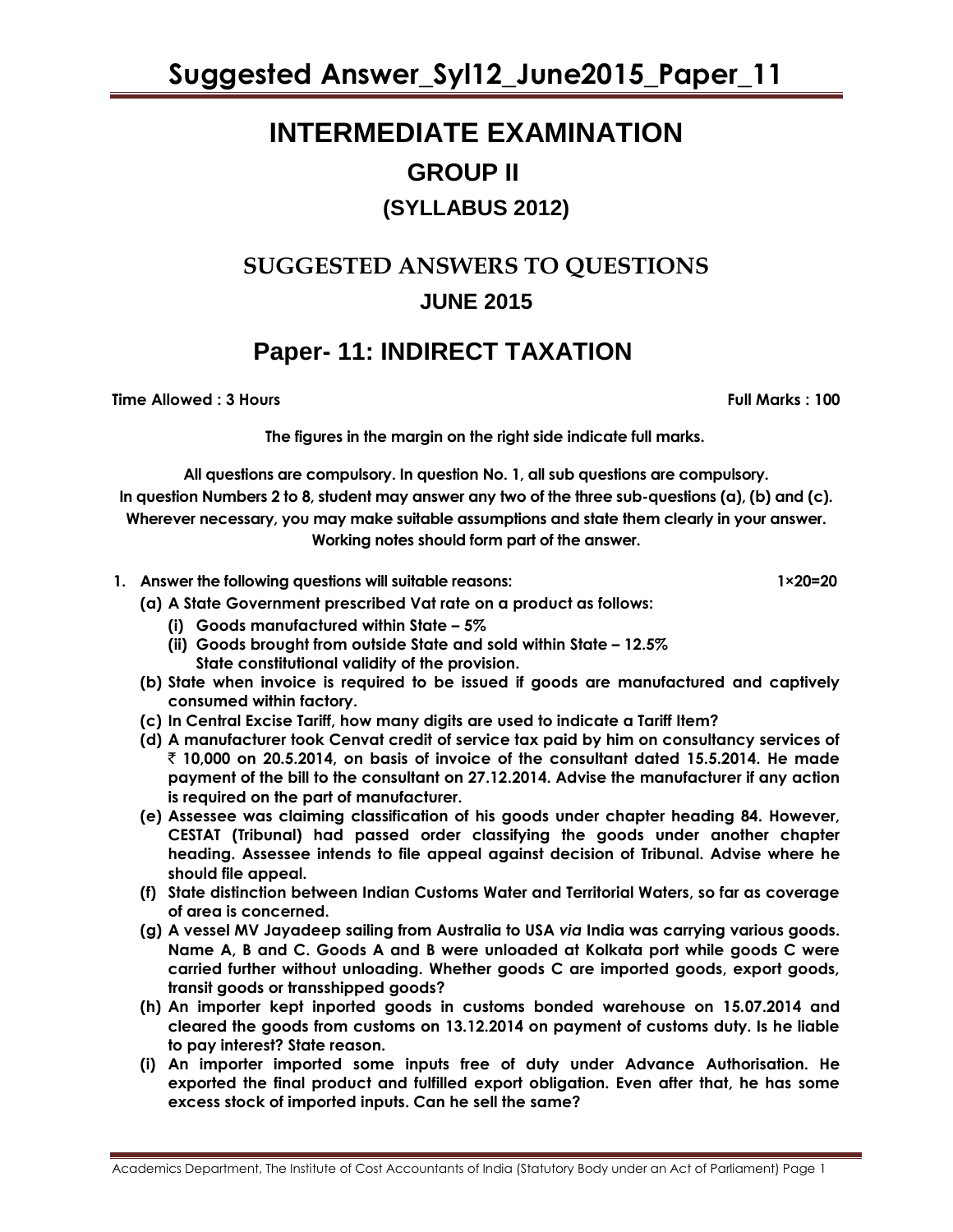- **(j) An importer intends to import raw material valued at** ` **one lakh under 'Duty Free Import Authorisation' (DFIA). He wishes to know what is the minimum FOB value of exports he is required to achieve by exporting products made out of the imported raw material. Advise him.**
- **(k) A tax consultant in India provided consultancy service in India to a foreign diplomat in his personal capacity. The consultancy was in respect of his personal income tax issues. Is the service taxable?**
- **(l) AB Ltd. is liable to pay service tax of** ` **50,000 on 6th August, 2014. However, he paid duty on 16th August, 2014 on his own with interest, without any show cause notice. How much penalty is payable?**
- **(m)A newspaper company charged** `**1,00,000 for an advertisement received by it through Advertisement Agent. The newspaper paid** ` **15,000 as commission to the Advertisement Agent. Calculate service tax payable by newspaper company.**
- **(n) A telephone company issued invoice for month of December 2014 for net amount of**  ` **1,500, excluding service tax. Invoice was issued on 15.1.2015. How much service tax the telephone company should charge in the invoice?**
- **(o) Name two services covered under definition of 'continuous supply of service'.**
- **(p) Who is required to issue F form under Central Sales Tax Act and to whom?**
- **(q) At what frequency C form is required to be issued?**
- **(r) A manufacturer purchased 1,000 kg of inputs @** `**100 per kg. Vat rate was 5%. During transit 50 kg were stolen and the manufacturer received 950 kg in his factory. Calculate the input tax credit available to the manufacturer.**
- **(s) In an international transaction with group company, actual transaction value was 10,000 US Dollars. The average of arms length price determined by Income Tax Officer was 10,250 US Dollars. The Income Tax Officer proposes to add the difference to the profit of Indian company. Advise the company.**
- **(t) In certain circumstances, the Income Tax Officer is required to accept the transaction price without requiring the assessee to submit detailed data for calculating arm's length price. Where these circumstances are specified in law?**

## **Answer:**

- 1. (a) As per Article 303(1) of Constitution of India, no discrimination can be made between one State and another or give preference to one State over another. Hence, such discrimination is not permissible.
	- (b) Excise duty is payable on intermediate product, if no excise duty is payable on final product. In that case, invoice is required to be issued. One invoice is required to be issued every day.
	- (c) Eight digits are used to indicate a tariff item.
	- (d) Since the payment was not made to service provider within three months, the manufacturer is required to reverse the Cenvat credit. When he makes payment to service provider, he can take re-credit.
	- (e) He should be appealing before Supreme Court under section 35L(1) of Central Excise Act.
	- (f) Territorial waters of India extend upto 12 nautical miles inside sea from baseline on coast of India and 'Indian Customs Waters' extend upto 24 nautical miles from nearest point of base line.
	- (g) Goods are transit goods.
	- (h) Goods can be kept in customs warehouse upto 90 days without payment of customs duty. Since goods were kept for more than 90 days, customs duty will be payable.
	- (i) Imports under Advance Authorisation are subject to actual user condition. These cannot be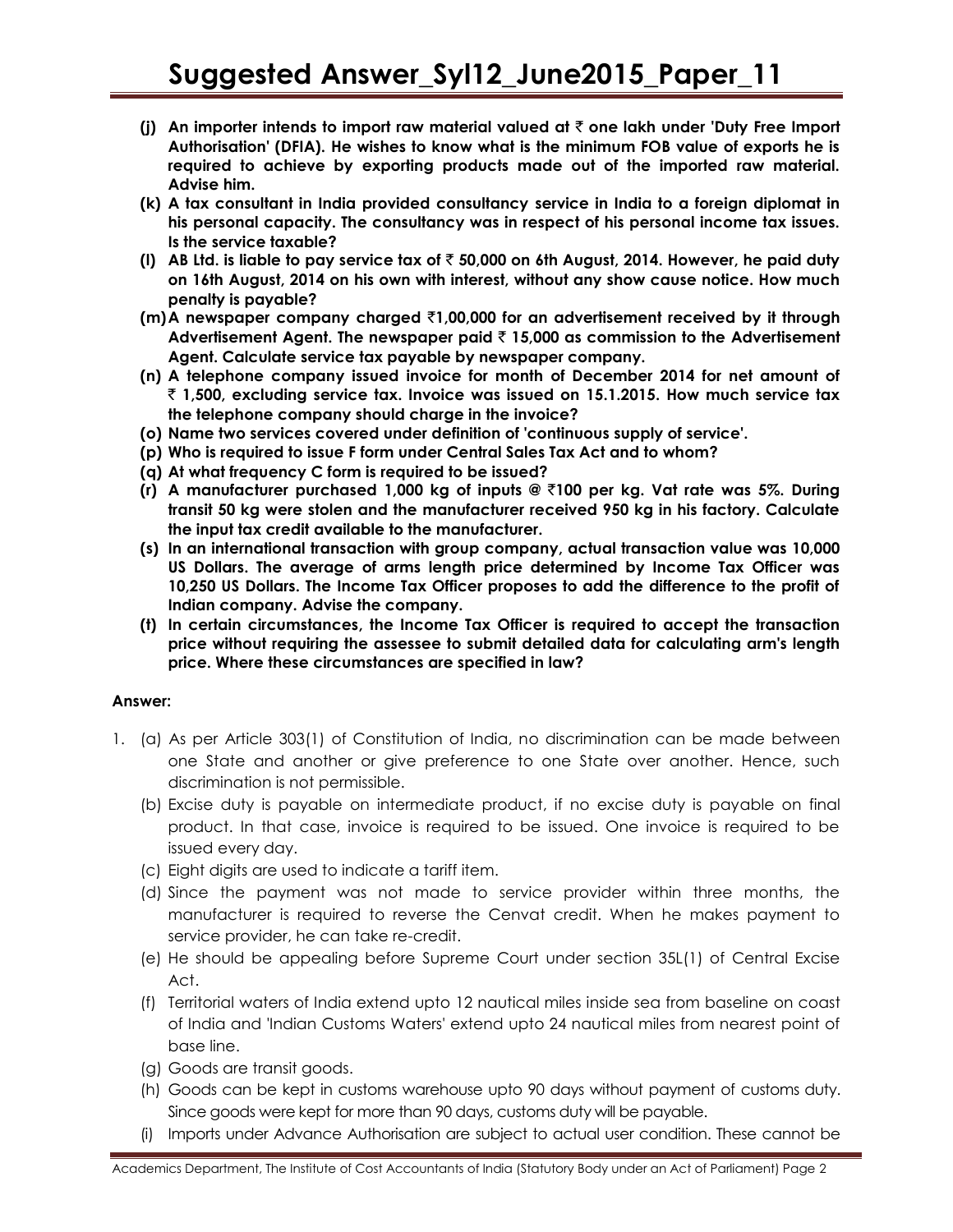sold even after completion of export obligation.

- (j) Under DFIA, minimum value addition is 20%. Hence, his export value should be minimum  $\bar{5}1,20,000$ .
- (k) The service is exempt under Notification No. 27/2012-ST dated 20-06-2012 if necessary certificate as provided in the notification is obtained.
- (l) If assessee pays service tax with interest before show cause notice, he is not liable to pay any penalty, as per section 73(3) of Finance Act, 1994.
- (m) Selling of space for advertisements in print media is in negative list of services. Hence, newspaper is not liable to pay any service tax.
- (n) Service tax @ 12.36% of ₹1,500 is ₹185.40.
- (o) (a) telecommunication service (b) service portion in execution of a works contract.
- (p) If the goods are stock transferred to another State, the branch or depot or consignment agent receiving the goods is required to issue form F to the dealer who has dispatched goods from another State.
- (q) C form is required to be issued on quarterly basis.
- (r) Input tax credit =  $(950 \times 100 \times 5)/100 = ₹4,750$ .
- (s) If the difference between the price of actual transaction and average of the arm's length price within the range of three percent (plus or minus), the transaction price is required to be accepted without any adjustment. In this case, the difference is less than 3%. Hence, ITO cannot make any adjustment to profit.
- (t) The provisions are contained in Safe Harbour Rules. 'Safe Harbour' means circumstances in which Income Tax Authorities shall accept transfer price declared by assessee without requiring him to submit all data for determination of transfer price.

|  | 2. Answer any two of the three sub- questions (a), (b) and (c)                              | $2 \times 2 = 4$ |  |  |  |
|--|---------------------------------------------------------------------------------------------|------------------|--|--|--|
|  | (a) Service tax cannot be imposed on a transaction-which is covered entirely within powers- |                  |  |  |  |
|  | of State Government. Is it correct? State your view giving reasons.                         |                  |  |  |  |
|  | (b) Why direct taxes are termed as 'progressive' and indirect taxes are termed as           |                  |  |  |  |
|  | 'regressive'?                                                                               |                  |  |  |  |
|  | (c) State the purpose of constituting 'Large Taxpayer Unit' (LTU)'.                         |                  |  |  |  |

## **Answer:**

- **2.** (a) The statement is correct. The reason is that service tax is levied under Entry 97 of List I of Seventh Schedule, which is a residual entry. That entry only covers taxes which are not mentioned in list II (State List) or list III (Concurrent List). Hence, service tax cannot be imposed on transaction which is covered under List II (State List).
	- (b) Direct taxes are termed as progressive as these taxes depend on paying capacity of a person. More the income, more the tax. While indirect taxes are at flat rate and do not depend on paying capacity of the customer. Hence, these are termed as 'regressive'.
	- (c) Large units have divisions and factories at various places. It is easy and convenient form them and also to tax department to administer tax related issues of such units at one place.

LTU (Large Tax Payers Units) have been established at various places in India so that they can get all facilities of tax payments, filing of returns and documents, assessments, rebates/refunds, audit, recovery and refunds at one place, irrespective of geographical location of their units. This is to ensure uniformity in matters of tax/duty determination and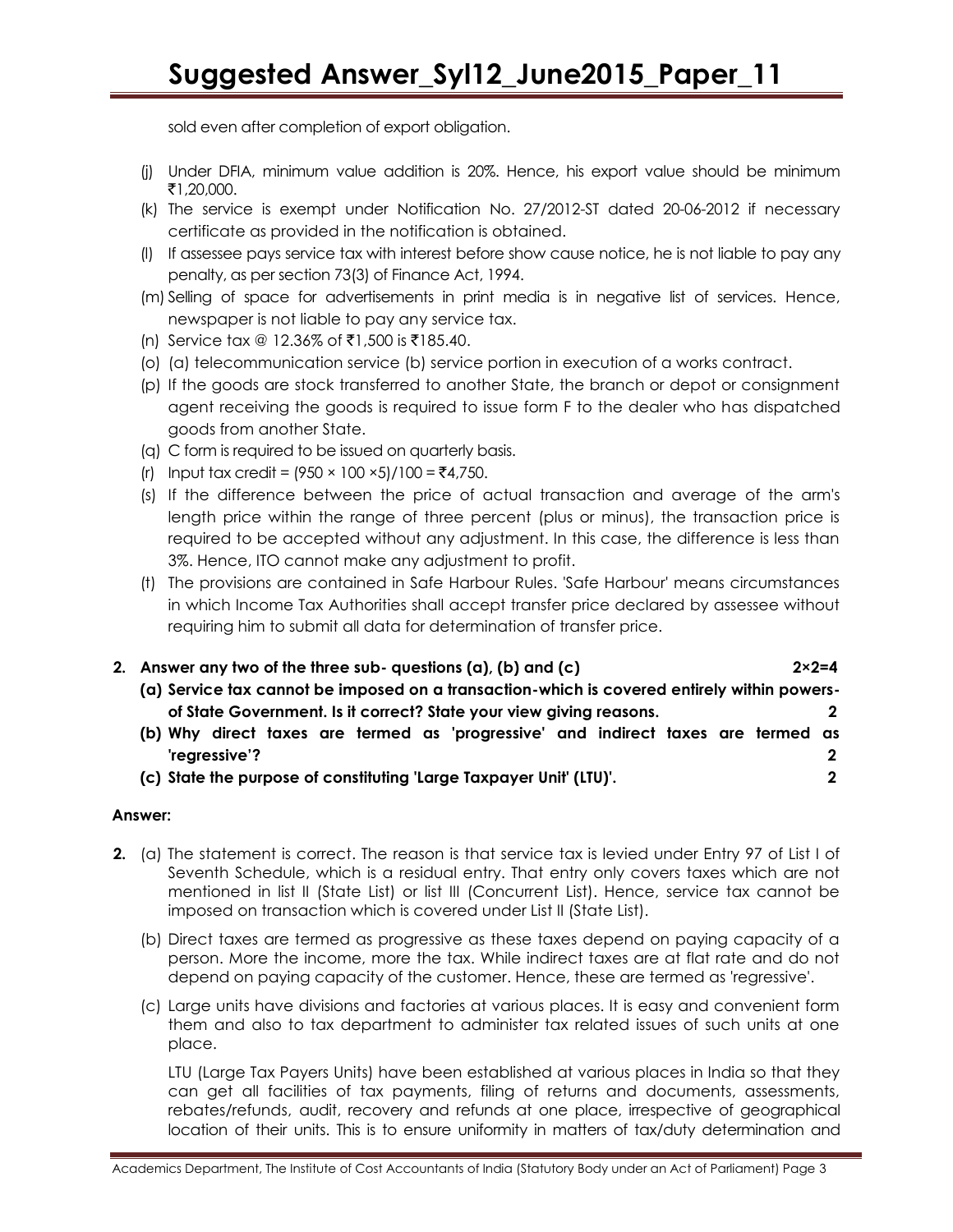quick actions.

- **3. Answer any two of the three sub-questions (a), (b) and (c): 8×2=16**
	- **(a) (i) State situations where a manufacturer can claim remission of excise duty on manufactured goods. Whether such remission is admissible before goods are removed from the factory or after removal of goods from the factory or in both the cases? 3**
		- **(ii) A manufacturing unit has effected clearances of goods of the value of** ` **610 lacs during the Financial Year 2014-15. The said clearances include the following:**
			- **(1) Clearance of excisable goods without payment of excise duty to a EOU unit —**  ` **130 lacs**
			- **(2) Job work in terms of notification no. 214/86- CE** `**80 lacs**
			- **(3) Export to Bhutan** ` **70 lacs**
			- **(4) Export to USA** ` **30 lacs**
			- **(5) Goods manufactured in rural area with the brand name of the others** ` **90 lac Is the unit eligible for excise exemption during 2015-16? 5**
	- **(b) (i) A Ltd. manufactured dutiable goods of** ` **10 lakhs and exempted goods of** ` **5 lakhs (excluding taxes and duties). The total Cenvat credit available to him on input goods and input services is** ` **25,750. A Ltd. is not in position to bifurcate this credit between dutiable goods and exempted goods. Advise A Ltd. on best course of action. 3**
		- **(ii) Compute assessable value of excisable goods for levy of Central Excise and excise duty payable, on basis of following information: 5**
			- **Gross Price excluding Vat of** `**2,500, but including applicable excise duty—**  ` **25,000**
			- **Packing cost (charged separately in invoice but included in aforesaid gross price)—** `**2,500**
			- **Cost of durable and returnable packing used for transporting goods upto destination (not charged in invoice)—** `**3,000**
			- **Outward freight arranged at request of customer and charged separately in invoice (included in aforesaid gross price)—** `**2,250**
			- **Trade discount (given as deduction from aforesaid gross price)—** `**1,500**
			- **Rate of excise duty—12.50% (ignore education cess)**
	- **(c) (i) Are goods manufactured in Special Economic Zone (SEZ) excisable goods? Is supply made by DTA unit to SEZ unit 'export' for purpose of Central Excise? 2+1=3**
		- **(ii) Deepika Auto Components (manufacturer) cleared manufactured products, during March, 2014. Duty payable was as follows—Basic excise duty—** `**56,000, National Calamity Contingent Duty (NCCD)—** `**2,000, Education Cess—** `**1,160 and SAH Education cess—** ` **580. The manufacturer received inputs on which duty paid was as follows—Basic duty—** ` **50,000, education cess—** `**1,000 and SAHE cess—** `**500. He also received various input services, on which tax paid was as follows—Service tax—** `**10,000, Education cess—** `**200 and SAH Education cess—** `**100. There was no opening balance in his Personal Ledger Account.**

**State the duty payable by him for March 2014. What is the due date of payment of duty? What the manufacturer can do with that excess Cenvat credit? 3+1+1=5**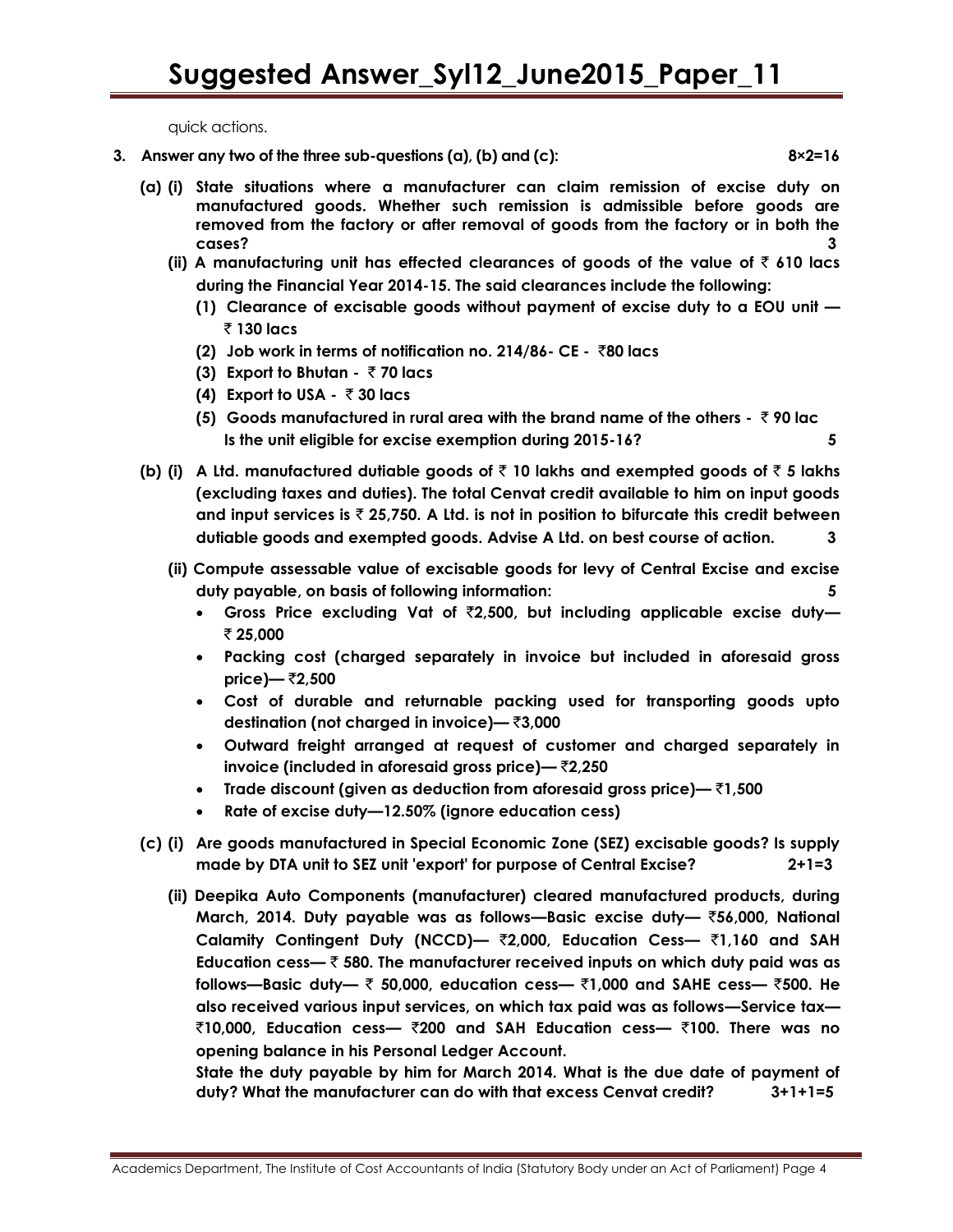## **Answer:**

**3.** (a) (i)

As per rule 21 of Central Excise Rules, remission of duty can be granted in following cases - (a) Goods have been lost or destroyed by natural causes (b) Goods have been lost or destroyed by unavoidable accident (c) Goods are claimed by manufacturer as unfit for consumption or for marketing.

Such remission is permissible only before removal of goods from the factory.

3. (a) (ii) A manufacturing unit is eligible to SSI exemption in 2015-16, if its turnover in 2014-15 does not exceed  $\bar{\tau}$  400 lakhs.

|  |  | Calculation of value of clearances during Financial Year 2014-2015 |
|--|--|--------------------------------------------------------------------|
|  |  |                                                                    |

| <b>Particulars</b>                                               | Amount( $\bar{z}$ in Lacs) |  |
|------------------------------------------------------------------|----------------------------|--|
| Total value of clearances during the FY-2014-15                  | 610                        |  |
| Less:- (a) Clearances of excisable goods without payment of duty | 130                        |  |
| to a unit in EOU                                                 |                            |  |
| (b) Job work in terms of Notification No. 214/86 CE              | 80                         |  |
| (c) Export to USA (excluding exports to Bhutan)                  | 30                         |  |
|                                                                  |                            |  |
|                                                                  |                            |  |

Notes:- While computing value of clearance during FY 2014-15 (as shown above)

- 1. Export turnover has been excluded. However, export to Bhutan can not be excluded as these are treated as "clearances for home consumption".
- 2. Job work under Notification No. 214/86 CE is not taken into consideration.
- 3. Clearances of excisable goods without payment of duty to a unit in EOU.
- 4. Clearances of excisable goods manufactured in rural area with the brand name of others are included.

In order to claim benefit of SSI exemption in a FY, the total turnover of unit should not exceed  $\bar{\mathcal{A}}$ 400 lakhs in the preceding FY. Since the total turnover in preceding FY does not exceed  $\bar{x}$ 400 lakhs, so this unit is eligible to claim SSI exemption up to  $\bar{x}$ 150 lakhs.

3. (b) (i)

A Ltd. has two options under rule 6 of Cenvat Credit Rules – (a) Payment 6% is to be made on amount of exempted goods of  $\text{\textsterling}5,00,000$  i. e.  $\text{\textsterling}30,000$  (b) Reverse proportionate Cenvat credit – 33.33% (5/15) of ₹25,750 i.e. ₹8,583.33. The second option of proportionate reversal is obviously advisable to A Ltd.

3. (b) (ii)

Packing cost is not allowable as deduction. Cost of durable and returnable packing is not includible in assessable value. Deduction of outward freight ( $\bar{\tau}$  2,250) and trade discount ( $\bar{\tau}$  1,500) is available. Thus, price for purpose of excise duty is ₹21,250 (25,000 - 2,250 -1,500).

This price is inclusive of excise duty. Hence, by making back calculations, assessable value will be as follows

Assessable value =  $(21,250 \times 100)/112.5 = ₹ 18,888.89$ 

Excise duty  $@ 12.50\% = ₹ 2,361.11$ .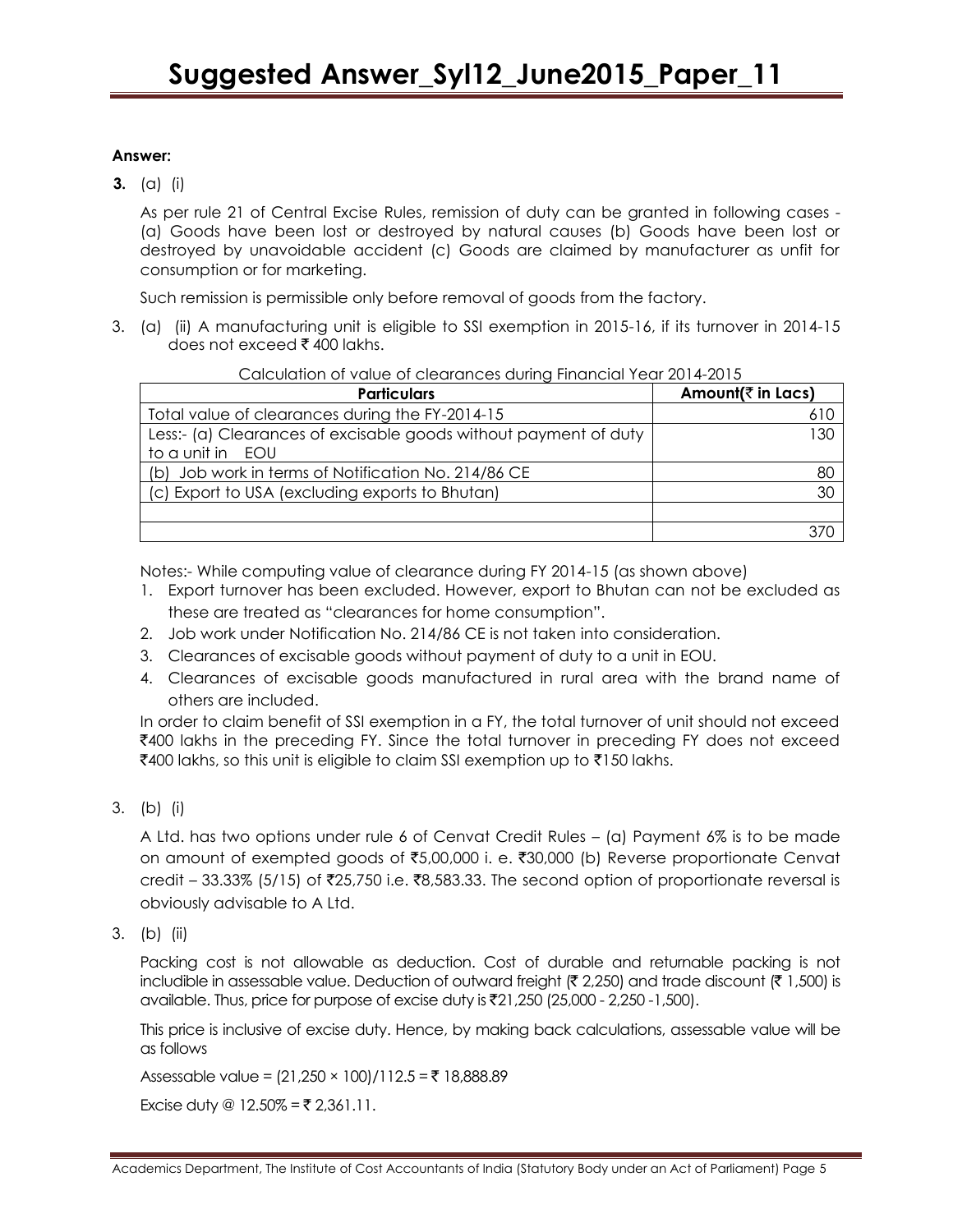3. (c) (i)

The goods are 'excisable goods' as these are specified in central excised tariff. However, these are excluded from levy of excise duty under section 3(1)(a) of Central Excise Act. Thus, the goods manufactured in SEZ are 'excluded excisable goods'. The supply to SEZ is export for purpose of Central Excise Act.

3. (c) (ii)

The eligibility of Cenvat credit is as follows – (a) Basic excise duty –  $\overline{50,000}$  (b) Service tax ₹10,000 (c) Education cess – ₹1,200 (1,000 + 200) (d) SAHE cess – ₹600(500 +100).

|                                                                                      | Basic duty( $\bar{z}$ ) | $NCCD(\bar{z})$ | <b>Education</b><br>Cess( $\overline{\tau}$ ) | SAHE cess(₹) |
|--------------------------------------------------------------------------------------|-------------------------|-----------------|-----------------------------------------------|--------------|
| (A) Duty payable                                                                     | 56,000                  | 2,000           | 1,160                                         | 580          |
| (B) Cenvat Credit<br>Less<br>$\blacksquare$<br>available of excise duty on<br>inputs | 50,000                  |                 | 1,000                                         | 500          |
| (C)<br>Less -<br>Cenvat credit of Service tax on<br>input services                   | 10,000                  |                 | 200                                           | 100          |
| Net tax payable (A-B-C)                                                              | $(-4,000)$              | 2,000           | (-40)                                         | $(-20)$      |

The duty payable and Cenvat credit available is as follows

The manufacturer has to pay only NCCD before 31-3-2014. The excess credit of basic duty, education cess and SAHE cess can be carried forward and used in 2014-15.

## **4. Answer any two of the three sub-questions (a), (b) and (c) 6×2=12**

- **(a) (i) What is 'high seas sale'? State the basis on which on which goods imported are to be valued for customs duty purposes. 2** 
	- **(ii) Calculate customs duty payable on basis of following information 4**
		- **(1) Assessable value of goods as per section 14 of Customs Act—** `**1,00,000**
		- **(2) Basic customs duty—10%**
		- **(3) Excise duty rate 12.50%**
		- **(4) Education cess and secondary higher education cess on excise duty is exempt by way of notification**
		- **(5) The product is covered under MRP valuation provisions. The imported goods contained 1,000 packages. MRP printed on each package is** `**200. The abatement available on MRP is 40%**
- **(b) (i) Name the methods of valuation of export goods. 2**
	- **(ii) State purpose of levying additional duty (special additional duty) under section 3(5) of Customs Tariff Act. 2**
	- **(iii) State distinction between section 74 and section 75 of Customs Act in relation to duty drawback. 2**
- **(c) (i) Bill of Entry for clearance for home consumption was presented on 3rd May, 2015. The ship was granted entry inwards on 15th May 2015, Customs duty was assessed on 17th May, 2015. Customs duty was paid on 20th May, 2015 and goods were cleared from customs on 22nd May, 2015. Which is date relevant for rate of customs duty and**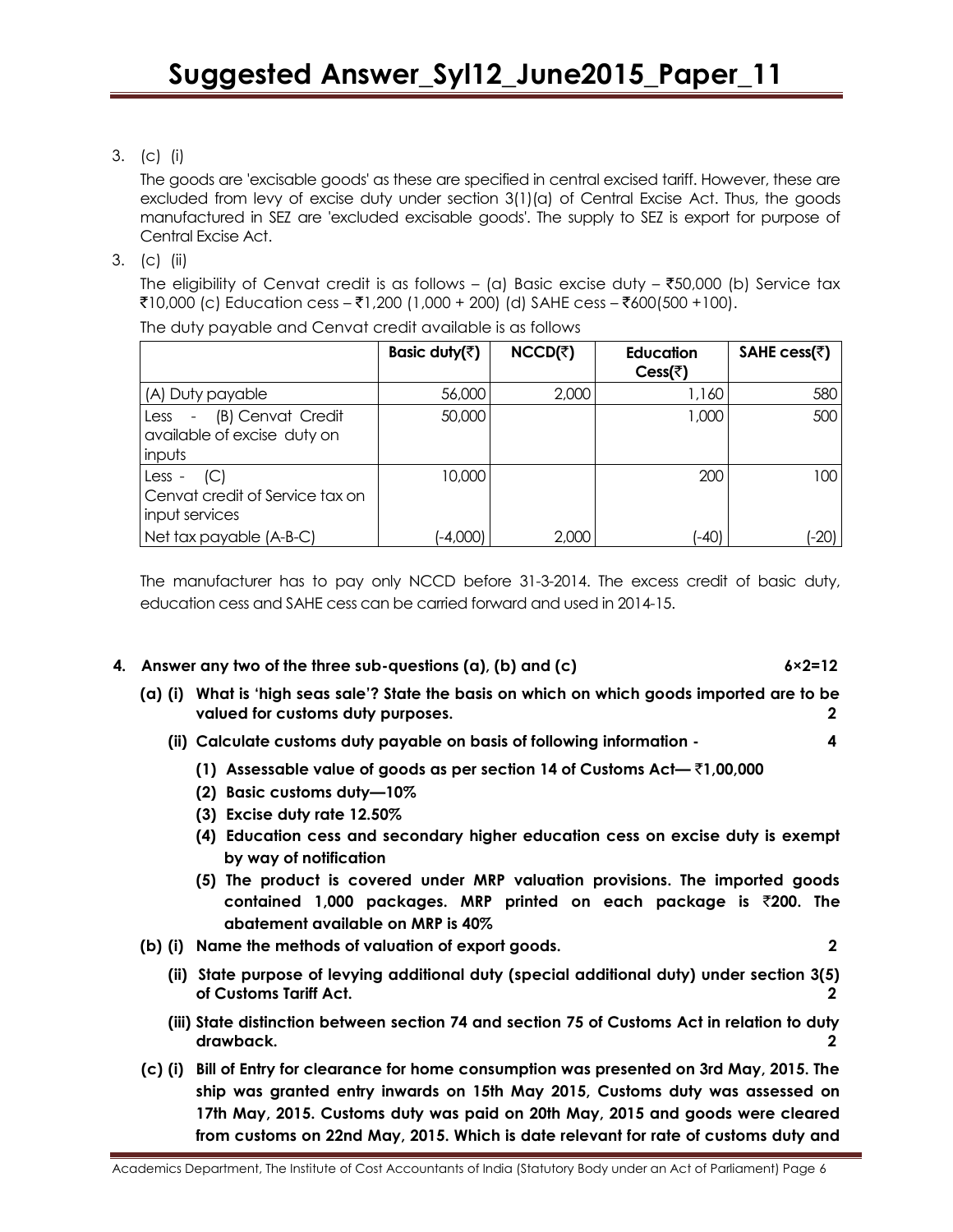**valuation? 2**

- **(ii) Mrs. Latika and Mr. Suraj Prakash, Indian residents, after visiting Paris for seven days, returned to India on 05.02.2015. They brought following goods—**
	- **(1) personal effects like cloths, etc.—** `**1,39,000**
	- **(2) Two laptop computers valued at**  $\bar{\tau}$  **89,000 and 84,000**
	- **(3) One personal computer—** ` **36,000**
	- **(4) Two liters of liquor—** ` **3,200**
	- **(5) One specialised new camera with invoice in name of Mrs. Latika Prakash—**  ` **97,400**

## **Compute the customs duty payable**

## **Answer:**

4. (a) (i)

If imported goods are sold before clearance from customs, the sale is termed as 'high seas sale'. In such cases, valuation is required to be done on the basis of price at which last sale is made, [earlier, there was practice to add 2% to the original imported price for valuation purposes. However, such practice has no legal sanctity].

4. (a) (ii)

CVD is payable on basis of MRP. Hence, assessable value for purpose of excise duty = ₹ (1,000 × 200 × 60)/100 = ₹1,20,000. Excise duty @ 12.5% of ₹ 1,20,000 = ₹ 15,000.

**Seq. Duty Description Duty % Amount**  $(5)$ **Total Customs Duty(**`**)** (A) Assessable Value 1,00,000 and 1,00,000 and 1,00,000 and 1,00,000 and 1,00,000 and 1,00,000 and 1,00,000 and 1,00,000 and 1,00,000 and 1,00,000 and 1,00,000 and 1,00,000 and 1,00,000 and 1,00,000 and 1,00,000 and 1,00,0 (B) Basic Customs Duty 10 10,000 10,000 (C)  $\begin{array}{|c|c|c|c|c|c|c|c|c|} \hline \end{array}$  CVD (on basis of MRP printed on package)  $\begin{array}{|c|c|c|c|c|c|c|c|} \hline 15,000 & 15,000 \hline \end{array}$ (D)  $\text{Sub-total}$  for edu cess on customs( $\text{B+ C}$ )  $\vert$  25,000 (E)  $\begin{array}{|c|c|c|c|c|c|c|c|} \hline \text{Edu Cess of Customs - 2\% of 'D'} & & & 2 & 500 & 500 \hline \end{array}$ (F)  $\vert$  SAH Education Cess of Customs - 1% of 'D'  $\vert$  1  $\vert$  250 250  $(G)$  Special CVD u/s 3(5) Nil as product under MRP (H) Total Duty **25,750** (I) Total duty rounded to 25,750

Hence, calculation of customs duty is as follows –

4. (b) (i)

The methods for valuation of export goods are – Determination of the method of valuation: Transaction value [Rule 3], Export value by comparison [Rule 4], Computed value [Rule 5] and Residual method [Rule 6].

4. (b) (ii)

Purpose of the Additional Duty under section 3(5) of Customs Tariff Act is to counter-balance sales tax, VAT, local tax or other charges leviable on articles on its sale, purchase or transaction in India. The rate is 4%

The purpose is to provide level playing field to manufacturers in India who are manufacturing similar goods.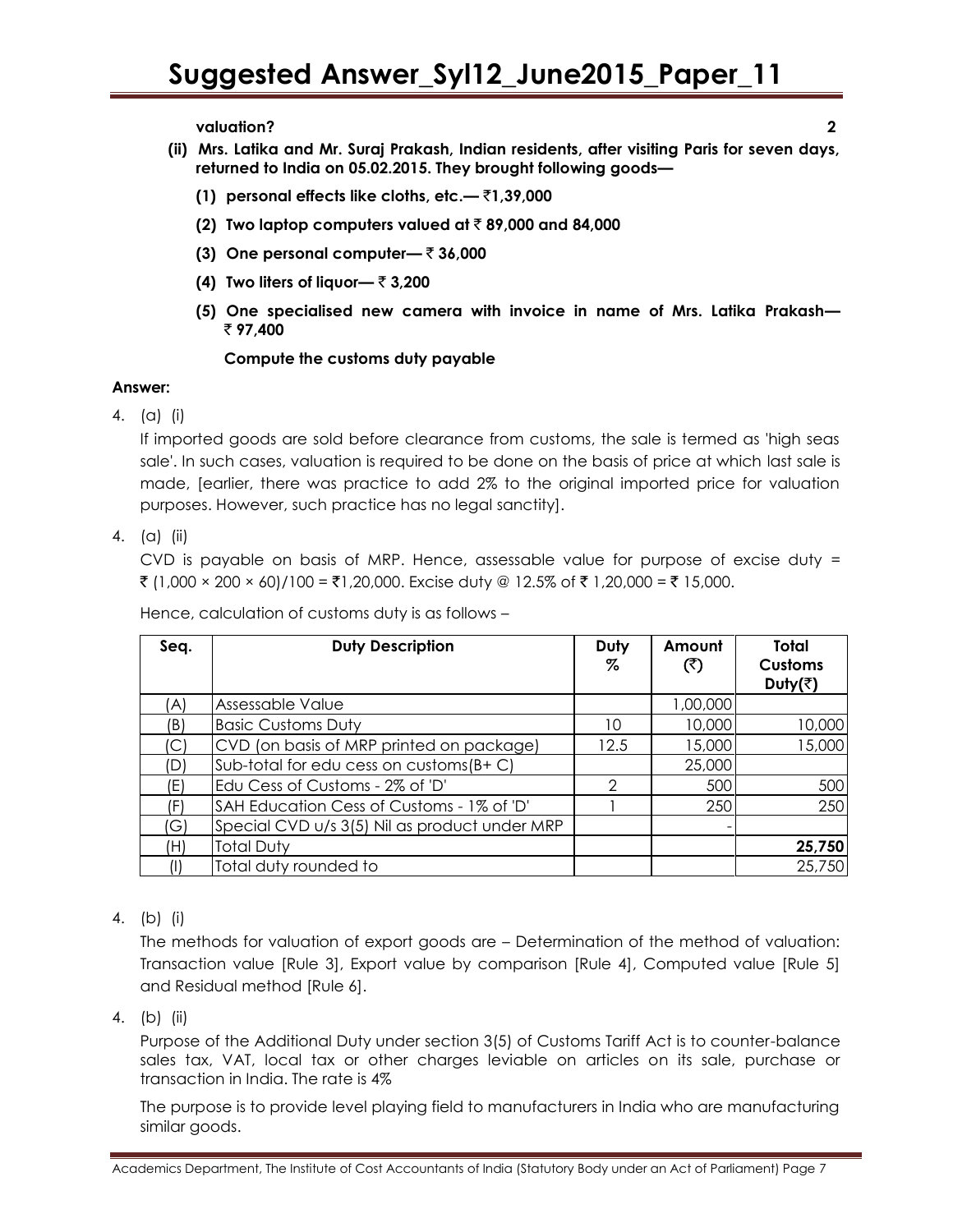## 4. (b) (iii)

Section 74 is applicable when imported goods are re-exported as it is and article is easily identifiable, while section 75 is applicable when imported materials are used in the manufacture of goods which are then exported.

4. (c) (i)

As per provison to section 15 of the Customs Act, the relevant date is 15th May, 2015.

4. (c) (ii)

Personal effects and two laptops are exempt. General Free Allowance (GFA) is  $\bar{\tau}$  45,000 per passenger. However, GFA cannot be pooled. Thus, Mr. Suraj Prakash can import one personal computer ( $\bar{\tau}$  36,000) and two litres of liquor ( $\bar{\tau}$  3,200) without payment of customs duty under his GFA. The excess GFA cannot be pooled with Mrs. Latika Prakash.

Mrs Latika Prakash can avail GFA of  $\bar{\tau}$  45,000 for import of camera. Since value of camera is ₹ 97,400, she will be liable to pay customs duty on balance ₹ 52,400. Customs duty @ 36.05% (including education cess and SAH cess) will be  $\bar{\tau}$  18,890.20.

- **5. Answer any two of the three sub-questions (a), (b) and (c). 4×2=8**
	- **(a) State provisions relating to import and export of gift articles in Foreign Trade Policy. 2×2=4**
	- **(b) (i) Which is RCMC? 1**
		- **(ii) An exporter has got good export orders. He requires an imported machinery to fulfill those export orders. He seeks your advise in the matter. Advise him about a scheme suitable to him and its conditions relating to exports. 1+2=3**
	- **(c) State purpose of SION. Which authority fixes SION (Standard Input Output Norms)? What are the conditions to obtain Advance Authorisation even if SION is not fixed for his product? 2+1+1=4**

## **Answer:**

5. (a)

Import of gifts are permitted when goods are freely importable. In other cases, Customs Clearance Permit (CCP) from DGFT will be required.

Gifts upto  $\bar{s}$ 5,00,000 can be exported without authorisation. These can include edible items, but not items restricted for export.

5. (b) (i)

RCMC is Registration cum membership Certificate, which is granted by Export Promotion Council. This registration is mandatory to obtain export incentives.

5. (b) (ii)

An exporter can import capital goods without payment of customs duty under Export Promotion Capital Goods [EPCG] scheme. He is required to undertake export obligation equivalent to 6 times of duty saved on capital goods imported under EPCG scheme, to be fulfilled in 6 years reckoned from Authorization issue-date.

5. (c)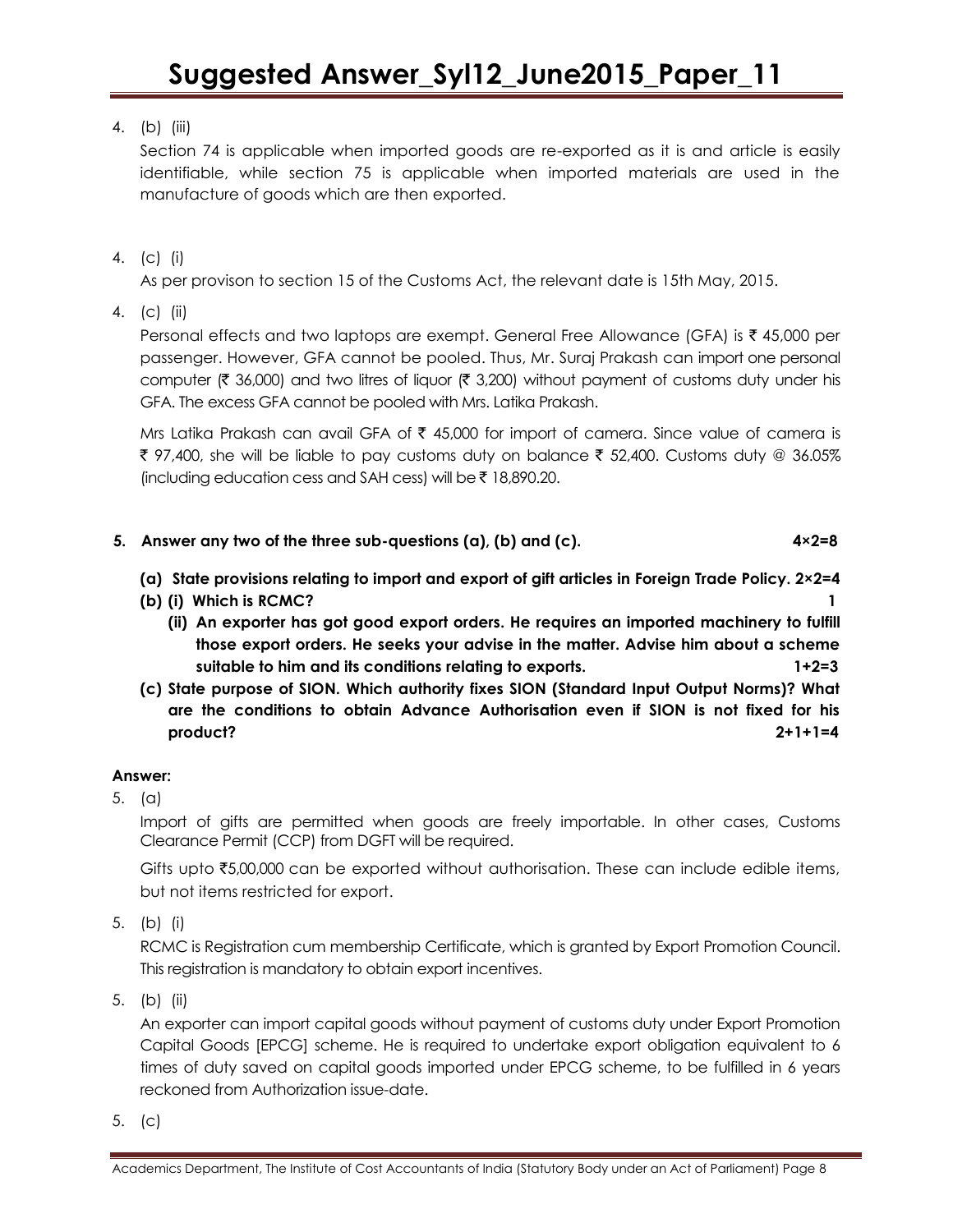# **Suggested Answer\_Syl12\_June2015\_Paper\_11**

A manufacturer can import raw material without payment of customs duty for manufacture and export of final products. For this purpose, he has to obtain Advance Authorisation or Duty Free Import Authorisation (DFIA) from DGFT. Such authorization for import of raw materials is issue on basis of SION (Standard Input Output Norms). Norms Committee at DGFT fixes SION. Advance authorisation can be issued on basis of self declaration, subject to final adjustment as per SION fixed by NC (Norms Committee).

## **6. Answer any two of the three sub-questions (a), (b) and (c). 10×2=20**

- **(a) (i) A service provider filed his half yearly return for the period April, 2014 to September, 2014 on 20th October,2014, Later he realised that there was mistake in the return. Upto what date he can file revised return? What would be your answer if he had filed original return on 5th December, 2014? 2+1=3**
	- **(ii) A service provider commenced provision of service. The details are—**
		- **(1) Date of commencement of business—01.04.2014**
		- **(2) Achieved turnover of** ` **5 lakhs— 01.07.2014**
		- **(3) Achieved turnover of** ` **9 lakhs— 01.09.2014**
		- **(4) Achieved turnover of** ` **10 lakhs—1.10.2014**
		- **(5) Achieved turnover of** ` **20 lakhs—31.03.2015 State the last date on which he is required to apply for registration under service tax. What is maximum penalty imposable for late registration? 2+1=3**
	- **(iii) Grand Security Services, a proprietorship firm, provided security services to JES Fabricators Ltd. The bill for services provided during 2014-15 was as follows:**
		- **(1) Salary of security guards** ` **20,00,000**
		- **(2) ESI paid on wages of security guards—** ` **50,000**
		- **(3) Provident fund paid on wages of security guards—** ` **1,00,000**
		- **(4) Supervision-charges—** ` **3,00,000**

**Calculate the service tax payable by Grand Security Services. 4**

- **(b) (i) An Indian company provided services to a Dubai firm, in relation to organisation of IPL in Dubai. Advice whether the service is subject to service tax. Give reasons for your view. 3**
	- **(ii) Value of services provided by M/s Clean and Clean (a proprietary firm) during 2013- 14 was** ` **55 lakhs. For the quarter ending June, 2014, the service tax payable was** ` **20 lakhs. It was actually paid on 9th October, 2014. Calculate the interest payable by the assessee. 3**
	- **(iii) Deepak Construction Ltd. (contractor) obtained contract for construction of a factory building of Jeevan Food Processors [a partnership firm]. The contract was with material for total value of** ` **20 lakhs. However, the customer was required to supply steel required for construction free of cost. Accordingly, the customer supplied steel**  valued at  $\bar{\tau}$  2 lakhs to the contractor. Calculate service tax payable by the **contractor. 4**
- **(c) (i) When can a Central Excise Officer make best judgement assessment of service tax liability of a person? 2**
	- **(ii) 'Refrain from act or tolerating an act or situation' is a 'declared service'. Name any four activities which can be subjected to service tax under this 'declared service'. 2**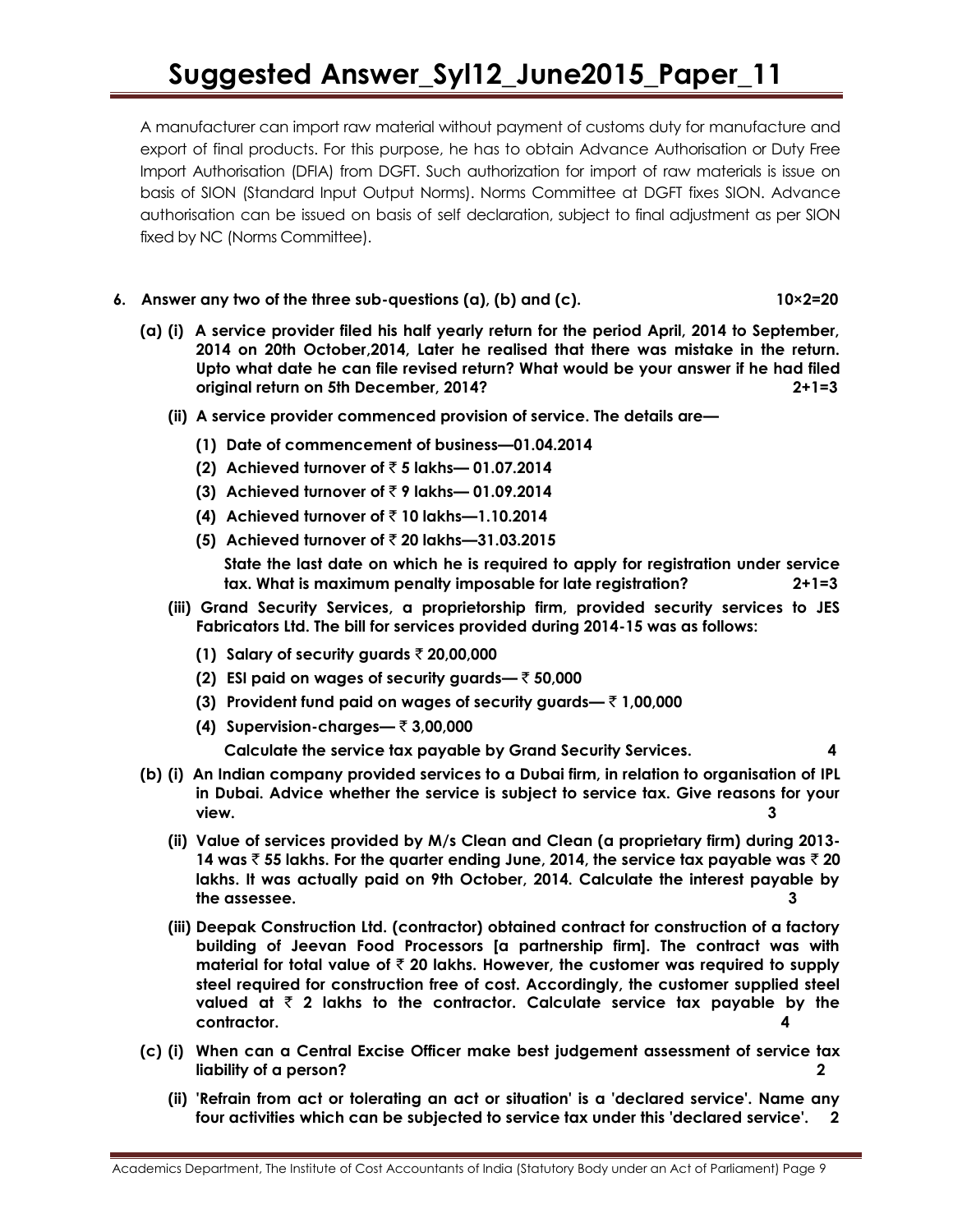**(iii) A hotel provided following services:**

- **(1) Hotel room with daily rent—** `**1,500 (availed eligible Cenvat credit)**
- **(2) Hotel room with daily rent—** `**900 (did not avail Cenvat credit)**
- **(3) Renting of motor vehicle with driver—** `**1,800 (did not avail any Cenvat credit)**
- **(4) Renting of hall for marriage with food—** `**10,000 (availed eligible Cenvat credit) Calculate service tax liability in each case. 1.5×4=6**

## **Answer:**

6. (a) (i)

Revised return can be filed within 90 days from filing of original return. Hence, in first case, calculations of 90 days would be as follows - (a) October 2014 - 11 days (b) November 2014 - 30 days (c) December 2014 - 31 days and (d) January 2015 - 18. Thus, he can file revised return latest by 18th January, 2015.

In second case, he did not file return on time. Even then he can file revised return within 90 days, which can be calculated as follows - (a) December 2014 - 26 days (b) January 2015 -31 days (c) February 2015-28 days (d) March 2015-5 days. Thus, he can file revised return by 5-3-2015.

6. (a) (ii)

The provider of Taxable Service whose aggregate Value of Taxable Service in Financial Year exceeds ₹9,00,000, shall make an application to the Jurisdictional Superintendent Of Central Excise in prescribed form for registration within a period of 30 days of exceeding the aggregate value of taxable services of  $\bar{\tau}$  9,00,000.

Therefore his liability arises immediately after 1/9/2014 and the last date for making the application for registration is 1/10/2014.

6. (a) (iii)

Service tax is payable on total amount i.e.  $\overline{2}24,50,000$ . Service tax payable @ 12.36% is ₹3,02,820. The service is covered under reverse charge. Hence, Grand Security Services are liable to charge and pay 25% of service tax i.e.  $\bar{\tau}$  75,705. Balance service tax is payable by the service receiver i.e. JES Fabricators Ltd.

6. (b) (i)

As per rule 6 of Place of Provision of Service Rules, in case of services in relation to organisation of any event, the place of provision of service is the place where event is taking place. In this case, since the event is taking place in Dubai, that will be place of provision of service. Since Dubai is outside taxable territory, service tax will not be payable.

6. (b) (ii)

Service tax was payable on 6th July, 2014. Hence, delay is as follows - (a) July 2014-25 days (b) August 2014 - 31 days (c) September 2014 - 30 days (d) October 2014 - 9 days. Total -95 days. Since value of taxable services during previous year did not exceed ₹60 lakhs, interest rate is 15%. Hence, interest payable is  $(20,00,000 \times 15 \times 95)/(100 \times 365) =$  ₹ 78,082.19.

6. (b) (iii)

Value of service portion in execution of Works contract is 40% of total amount charged for works contract in case of original works contract. In the Question, Contract Price is inclusive of the free materials supplied by service receiver.

Therefore, Value of Taxable Service= ₹ 20,00,000 ×40% = ₹ 8,00,000.

So service tax liability is ₹ 8,00,000  $\times$  12.36% = ₹98,880.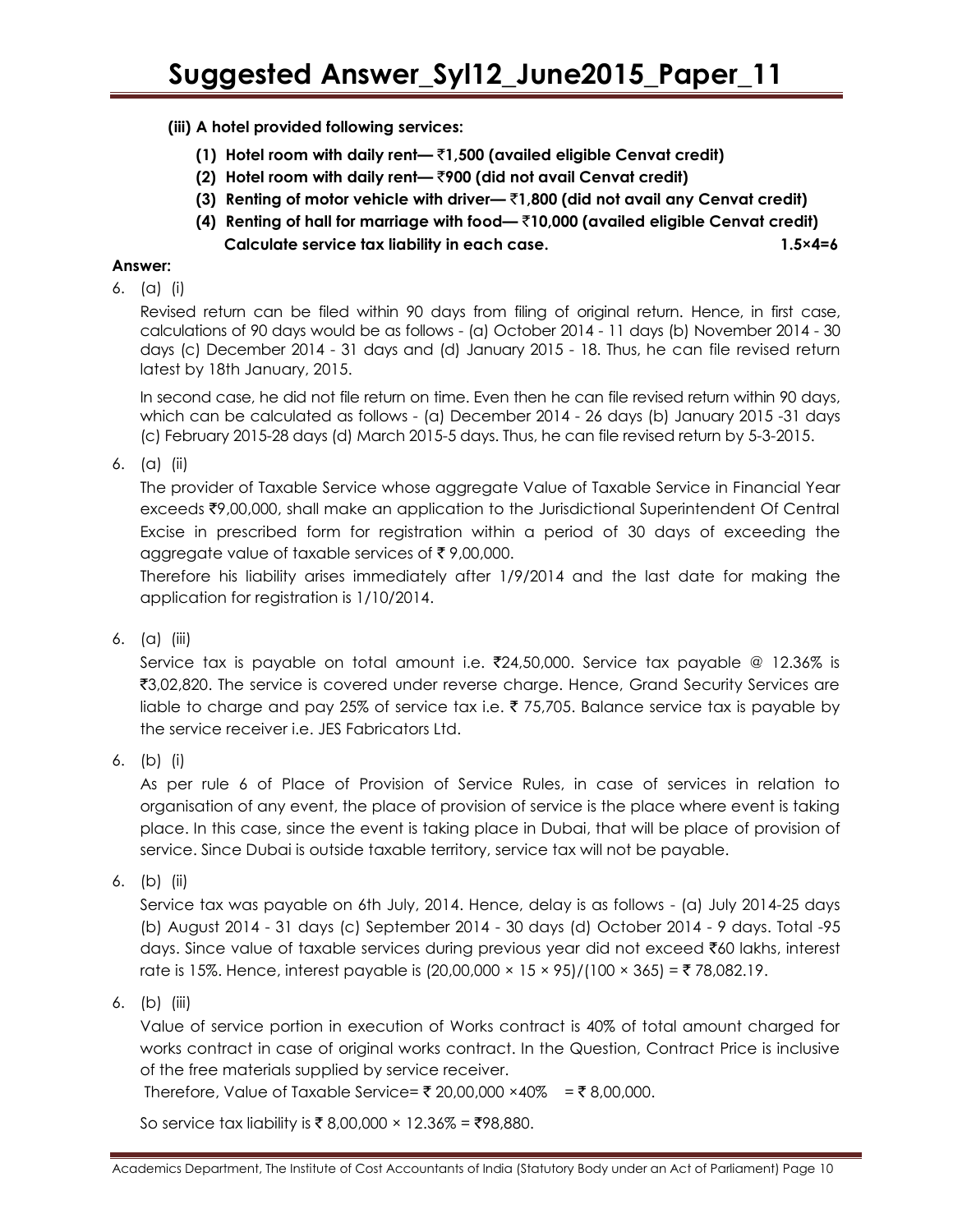## 6. (c) (i)

As per section 72 of Finance Act, 1994, a Central Excise Officer can make best judgment of service tax liability if (a) The person fails to furnish return required under section 70 of Finance Act, 1994 (b) Has filed the return but failed to assess the tax in accordance with provisions of Finance Act, 1994 and the Rules.

6. (c) (ii)

Non-compete fees, booking cancellation charges, penalty for non-fulfillment of contract in time, Late Delivery Charges, Booking Cancellation charges, Demurrage charges etc. can be subjected to service tax under this 'declared service'.

6. (c) (iii)

(a) Service tax @ 12.36% on 60% of  $\bar{\tau}$  1,500 i.e. on  $\bar{\tau}$  900 -  $\bar{\tau}$  111.24 (b) No service tax as room rent below  $\bar{\tau}$  1,000 per day (c) Service tax on 40% of  $\bar{\tau}$  1,800 i.e. on  $\bar{\tau}$  720 =  $\bar{\tau}$  88.99, (d) Service tax on 70% of ₹10,000 i.e. on ₹7,000 = ₹865.20.

- **7. Answer any two of the three sub-questions (a), (b) and (c): 6×2=12**
	- **(a) (i) XYZ Ltd. made an inter-state sale of** `**10 lakhs plus CST @ 2% on 16.07.2014. State Vat rate on those goods is 13.5%. The goods were returned by customer on 12.02.2015 as non-saleable. Calculate how much CST would be payable. 3**
		- **(ii) Small dealers are eligible for composition scheme under Vat. However, some dealers are not eligible for composition scheme of Vat, even if they are not small dealers. 3**
	- **(b) (i) Bims Traders, a registered dealer in Haryana made total interstate sale of** `**16,00,000 (including CST @ 2%) during 2014-15, as per invoices issued. These include installation charges of** `**25,000 charged separately and outward freight and insurance charges incurred at request of buyer and charged separately in invoice** `**60,000. The total sale value also included excise duty of** `**80,000. The dealer had given trade discount of**  `**48,000 by way of a credit note. Goods worth** `**40,000 were sold on 06.06.2014 and returned on 01.12.2014. The buyers had issued C form for all invoices. Calculate CST payable. 4**
		- **(ii) A borrower had taken loan from Bank on basis of pledge of gold. The borrower failed to repay loan and interest. Hence, gold was sold by bank to recover the loan amount. Vat department is demanding Vat on this sale. Bank states that it is not business of bank to sell gold. Advise Bank. 2**
	- **(c) (i) A dealer purchased goods from a manufacturer on payment of** `**11,50,000. It was including Vat. He fixed selling price considering margin of 20% on net purchase price. VAT rate on both purchases and sales is 15%. Calculate his selling price and net Vat payable by him in cash. 4**
		- **(ii) What is TIN in VAT? 2**

## **Answer:**

7. (a) (i)

Goods returned after 6 months are not allowable as deduction from turnover for purpose of CST. Thus, CST would be payable. Since goods are returned, the buyer cannot issue C form.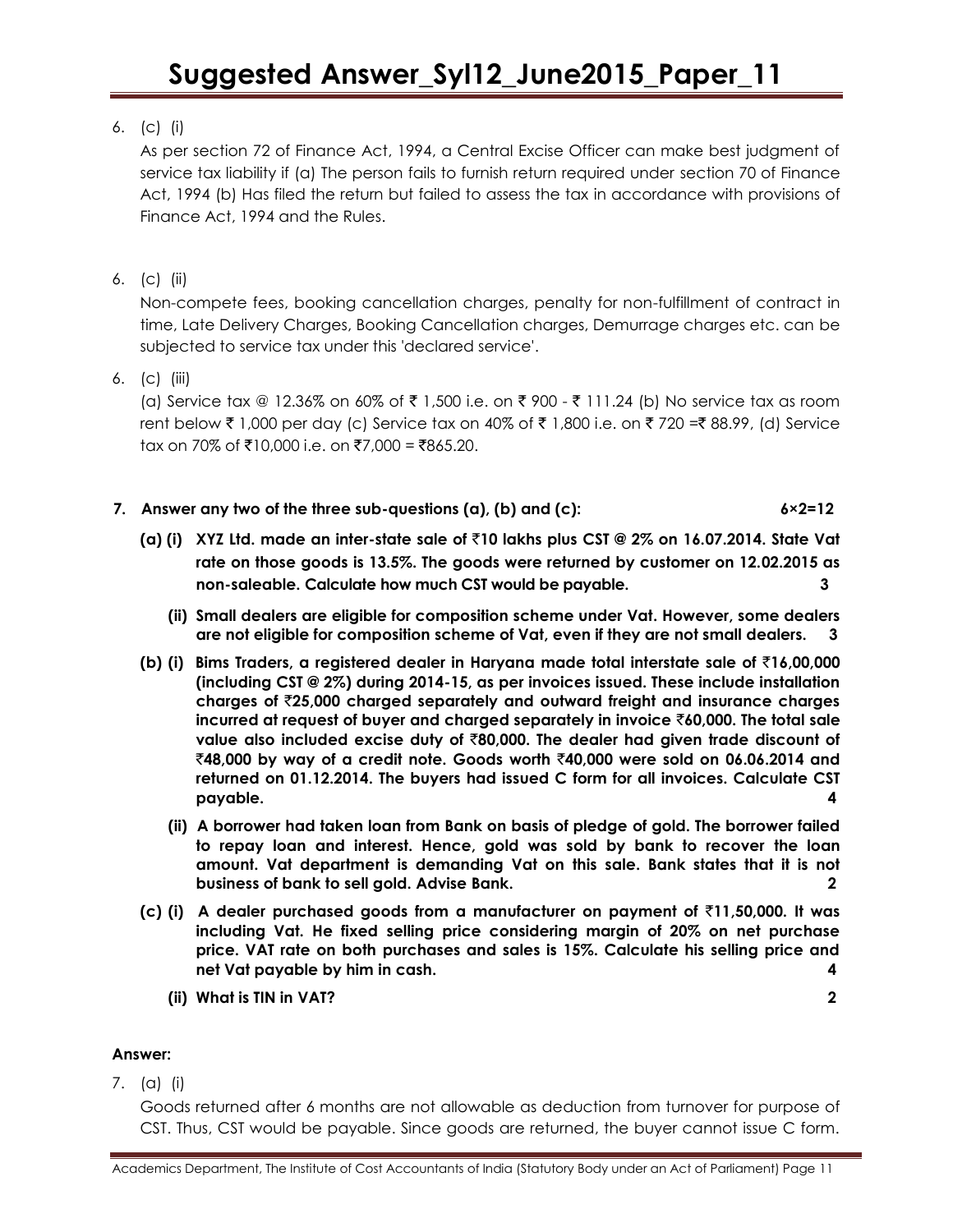Hence, CST is payable @ 13.5% on  $\bar{\tau}$  10 lakhs.

7. (a) (ii)

Following dealers are not eligible for composition scheme -

- (a) Dealers who make inter-state purchases
- (b) Dealers who make inter-state sales
- (c) Dealers who import the goods and then sale in India
- (d) Dealers who stock transfer goods outside the State
- (e) Dealers who export the goods
- (f) Dealers who want to show Vat in their Invoice.
- (g) Dealers whose turnover is beyond prescribe limit (which is  $\bar{\tau}$  50 lakhs in many States)
- 7. (b) (i)

Following amounts are deductible from the total invoice price - (a) Trade discount -  $\bar{\tau}$  48,000 (b) Installation charges -  $\bar{\tau}$  25,000 (c) Freight and insurance charges -  $\bar{\tau}$  60,000 (d) Sales return within 6 months -  $\overline{40,000}$ . Hence, 'aggregate sale price' for purpose of CST is  $\overline{414,27,000}$ [16,00,000 - 48,000 - 25,000 - 60,000 - 40,000).

This includes 2% CST. Hence, 'turnover' of the dealer =  $[14,27,000 \times 100]/102 =$  ₹13,99,019.61

CST payable on the turnover  $\omega$  2% = 27,980.39

[Check that turnover + CST = Aggregate Sale Price].

7. (b) (ii)

In Federal Bank Ltd. v. State of Kerala (2007) 6 VST 736 (SC), it has been held that a bank can be 'dealer' and liable for sales tax on sale of pledged goods, if definition of "dealer" includes bank. Sale of pledged goods takes place in the course of business.

7. (c) (i)

If net purchase price (excluding Vat) is ₹100, gross purchase price (including Vat) will be  $\bar{5}$ 115.

Since gross purchase price including Vat is  $\bar{\tau}$ 11,50,000, Net purchase price is = (11,50,000 × 100)/115 =₹10,00,000. Vat paid on purchases is ₹1,50,000 [Check that 10,00,000 + 1,50,000=`11,50,000].

Margin required is 20% of Net purchase price. Thus, margin required is  $\bar{\tau}$ 2,00,000. Hence, 'Turnover' (Net selling price) = ₹ 10,00,000 + ₹2,00,000 = ₹12,00,000

Vat payable on turnover of ₹ 12,00,000 @ 15% = ₹ 1,80,000.

Hence, 'sale price' (including Vat) is ₹ 13,80,000 [12,00,000 + 1,80,000]

Input tax Credit (set off) = Vat paid on purchases =  $\bar{\tau}$  1,50,000

Hence, Net Vat payable by cash is ₹ 30,000 [₹1,80,000 - ₹1,50,000]

7. (c) (ii)

Tax Identification Number (TIN) is a registered number allocated to each registered dealer. It is 11 digit numerical code. First two digits indicate State code. The TIN is to exercise control over tax payable by the dealer and input tax credit availed by purchasing dealer.